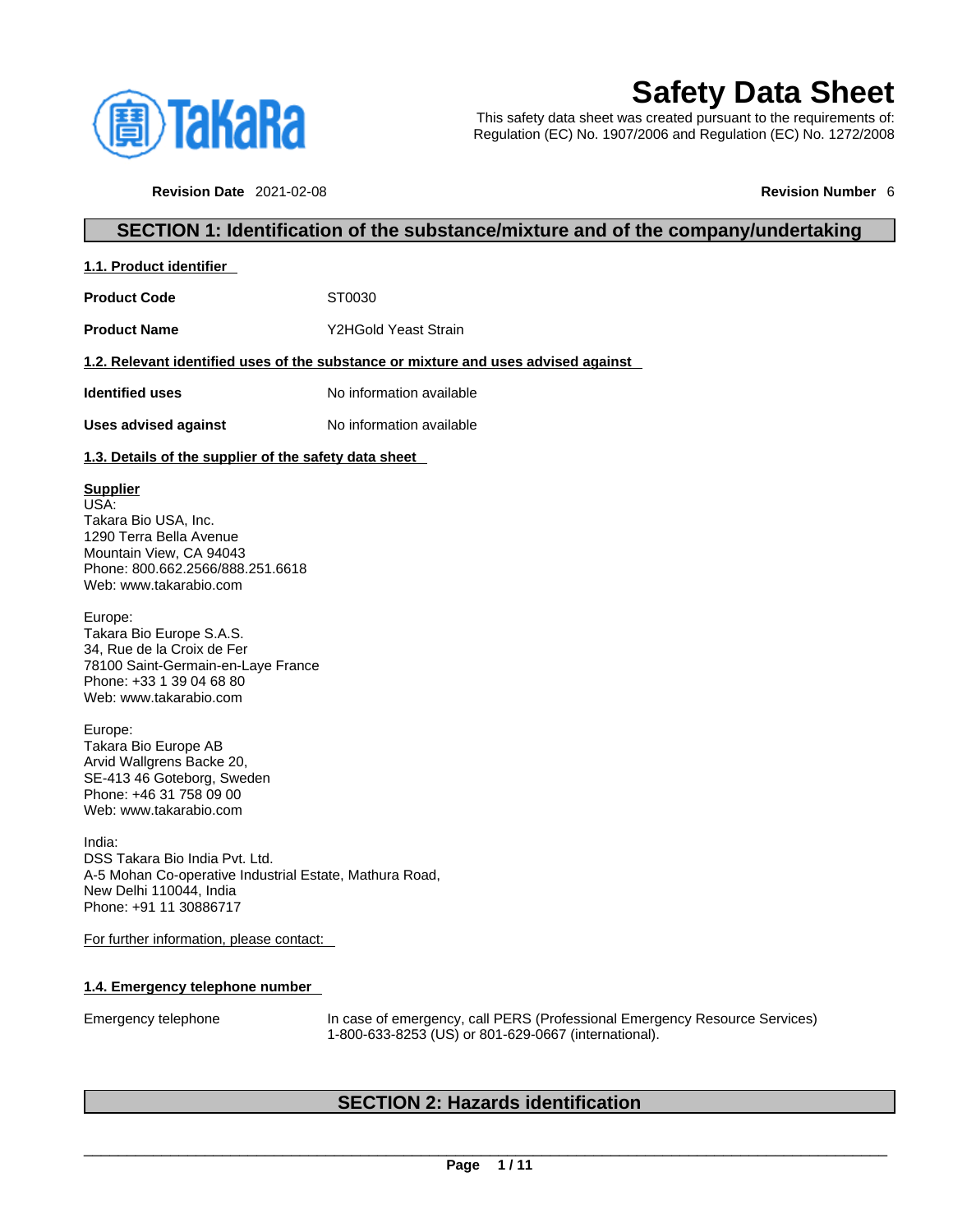## **2.1. Classification of the substance or mixture**

EUH210 - Safety data sheet available on request

*Regulation (EC) No 1272/2008* 

This mixture is classified as not hazardous according to regulation (EC) 1272/2008 [CLP]

#### **2.2. Label elements**

This mixture is classified as not hazardous according to regulation (EC) 1272/2008 [CLP] **Hazard statements** This mixture is classified as not hazardous according to regulation (EC) 1272/2008 [CLP]

**2.3. Other hazards** 

No information available.

## **SECTION 3: Composition/information on ingredients**

#### **3.1 Substances**

Not applicable

#### **3.2 Mixtures**

|                           |           | Chemical name Weight-% REACH registration<br>number | EC No     | Classification<br>according to<br>Regulation (EC) No.<br>1272/2008 [CLP] | <b>Specific</b><br>concentration<br>limit (SCL) | M-Factor | M-Factor<br>$ $ (long-term) $ $ |
|---------------------------|-----------|-----------------------------------------------------|-----------|--------------------------------------------------------------------------|-------------------------------------------------|----------|---------------------------------|
| Glycerol<br>$56 - 81 - 5$ | $10 - 30$ | No data available                                   | 200-289-5 | No data available                                                        | -                                               |          |                                 |

#### **Full text of H- and EUH-phrases: see section 16**

*Acute Toxicity Estimate No information available* 

This product does not contain candidate substances of very high concern at a concentration >=0.1% (Regulation (EC) No. 1907/2006 (REACH), Article 59)

## **SECTION 4: First aid measures**

#### **4.1. Description of first aid measures**

| <b>Inhalation</b>                                                | Remove to fresh air.                                                                                                    |
|------------------------------------------------------------------|-------------------------------------------------------------------------------------------------------------------------|
| Eye contact                                                      | Rinse thoroughly with plenty of water for at least 15 minutes, lifting lower and upper eyelids.<br>Consult a physician. |
| <b>Skin contact</b>                                              | Wash skin with soap and water. In the case of skin irritation or allergic reactions see a<br>physician.                 |
| <b>Ingestion</b>                                                 | Clean mouth with water and drink afterwards plenty of water.                                                            |
| 4.2. Most important symptoms and effects, both acute and delayed |                                                                                                                         |
| <b>Symptoms</b>                                                  | No information available.                                                                                               |

#### **4.3. Indication of any immediate medical attention and special treatment needed**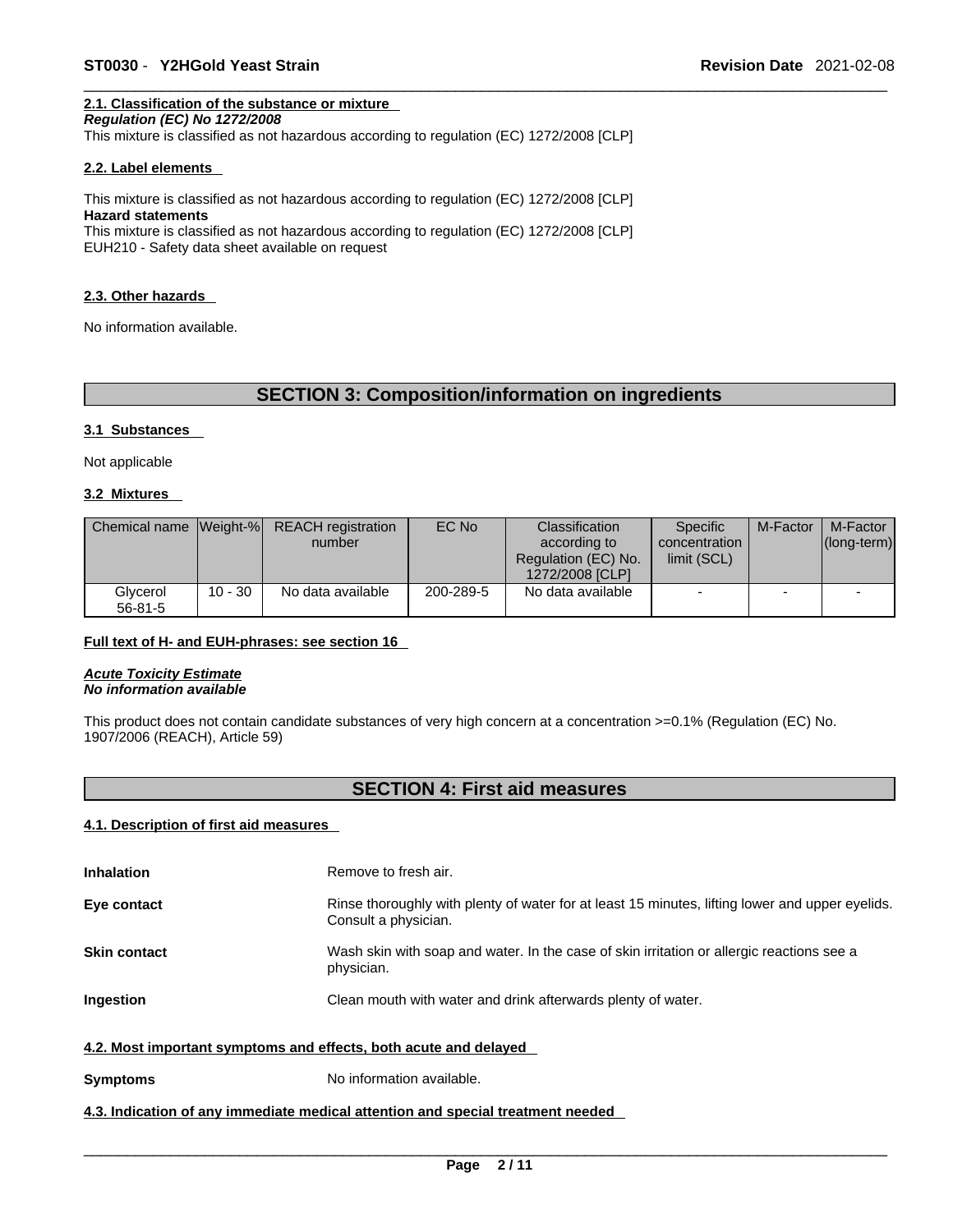**Note to physicians** Treat symptomatically.

## **SECTION 5: Firefighting measures**

#### **5.1. Extinguishing media**

| <b>Suitable Extinguishing Media</b>                                        | Use extinguishing measures that are appropriate to local circumstances and the<br>surrounding environment.                            |  |  |  |
|----------------------------------------------------------------------------|---------------------------------------------------------------------------------------------------------------------------------------|--|--|--|
| <b>Large Fire</b>                                                          | CAUTION: Use of water spray when fighting fire may be inefficient.                                                                    |  |  |  |
| Unsuitable extinguishing media                                             | Do not scatter spilled material with high pressure water streams.                                                                     |  |  |  |
| 5.2. Special hazards arising from the substance or mixture                 |                                                                                                                                       |  |  |  |
| Specific hazards arising from the<br>No information available.<br>chemical |                                                                                                                                       |  |  |  |
| 5.3. Advice for firefighters                                               |                                                                                                                                       |  |  |  |
| Special protective equipment for<br>fire-fighters                          | Firefighters should wear self-contained breathing apparatus and full firefighting turnout<br>gear. Use personal protection equipment. |  |  |  |

## **SECTION 6: Accidental release measures**

#### **6.1. Personal precautions, protective equipment and emergency procedures**

| <b>Personal precautions</b>                               | Ensure adequate ventilation.                                                         |  |  |
|-----------------------------------------------------------|--------------------------------------------------------------------------------------|--|--|
| For emergency responders                                  | Use personal protection recommended in Section 8.                                    |  |  |
| 6.2. Environmental precautions                            |                                                                                      |  |  |
| <b>Environmental precautions</b>                          | See Section 12 for additional Ecological Information.                                |  |  |
| 6.3. Methods and material for containment and cleaning up |                                                                                      |  |  |
| <b>Methods for containment</b>                            | Prevent further leakage or spillage if safe to do so.                                |  |  |
| Methods for cleaning up                                   | Take up mechanically, placing in appropriate containers for disposal.                |  |  |
| <b>Prevention of secondary hazards</b>                    | Clean contaminated objects and areas thoroughly observing environmental regulations. |  |  |
| 6.4. Reference to other sections                          |                                                                                      |  |  |
| Reference to other sections                               | See section 8 for more information. See section 13 for more information.             |  |  |

## **SECTION 7: Handling and storage**

| 7.1. Precautions for safe handling                                |                                                                        |  |  |  |
|-------------------------------------------------------------------|------------------------------------------------------------------------|--|--|--|
| Advice on safe handling                                           | Ensure adequate ventilation.                                           |  |  |  |
| <b>General hygiene considerations</b>                             | Handle in accordance with good industrial hygiene and safety practice. |  |  |  |
| 7.2. Conditions for safe storage, including any incompatibilities |                                                                        |  |  |  |
| <b>Storage Conditions</b>                                         | Keep container tightly closed in a dry and well-ventilated place.      |  |  |  |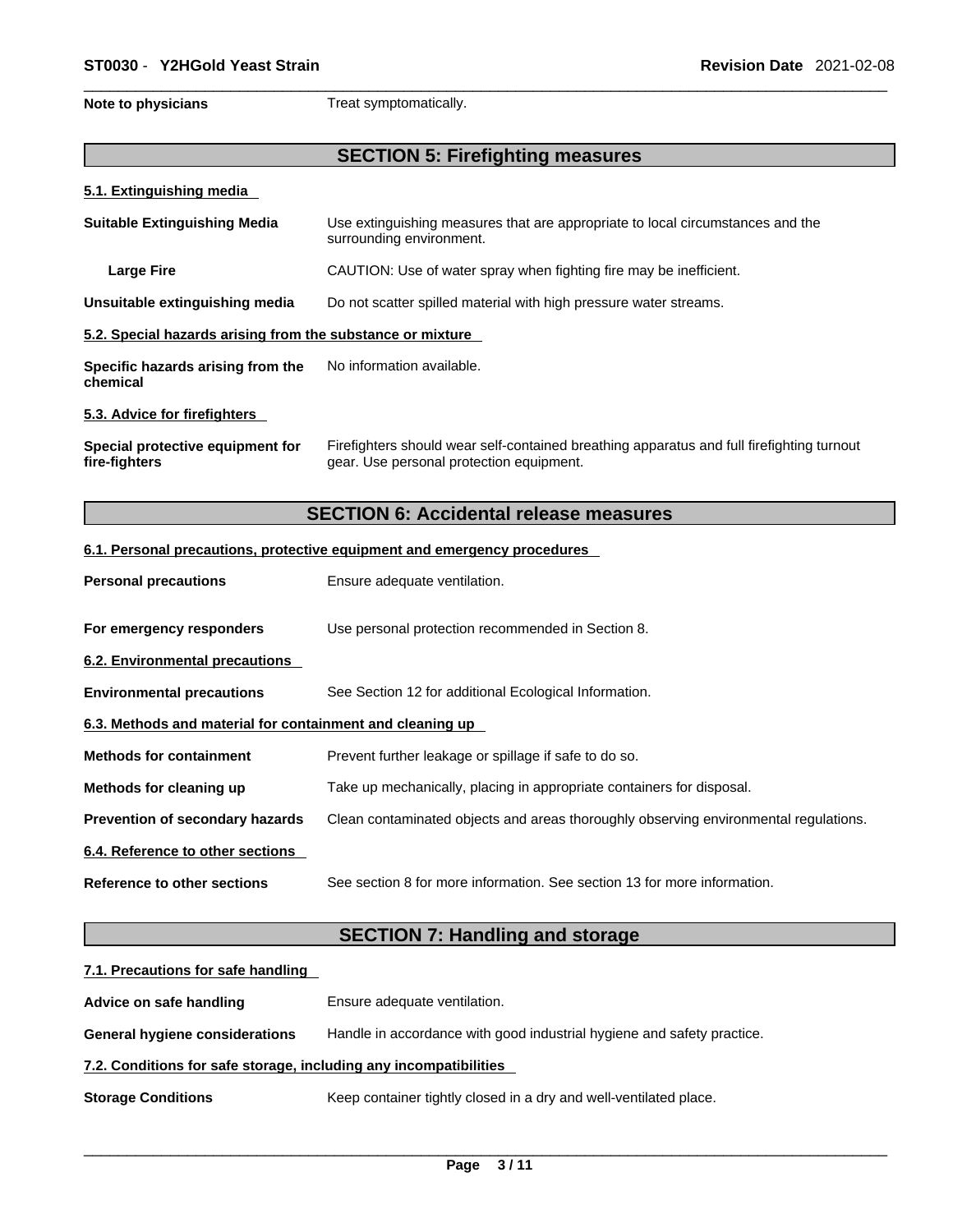#### **7.3. Specific end use(s)**

#### **Identified uses**

## **SECTION 8: Exposure controls/personal protection**

#### **8.1. Control parameters**

#### **Exposure Limits**

| Chemical name             | European Union                              | Austria                                                                                                                                                                                          | Belgium                                                        |                                              | <b>Bulgaria</b> | Croatia                                    |
|---------------------------|---------------------------------------------|--------------------------------------------------------------------------------------------------------------------------------------------------------------------------------------------------|----------------------------------------------------------------|----------------------------------------------|-----------------|--------------------------------------------|
| Glycerol<br>$56 - 81 - 5$ |                                             |                                                                                                                                                                                                  | TWA 10 mg/m $3$                                                |                                              |                 | TWA 10 mg/m <sup>3</sup>                   |
| Chemical name             | Cyprus                                      | <b>Czech Republic</b>                                                                                                                                                                            | Denmark                                                        |                                              | Estonia         | Finland                                    |
| Glycerol<br>$56 - 81 - 5$ |                                             |                                                                                                                                                                                                  |                                                                |                                              | TWA 10 mg/m 3   | TWA 20 mg/m <sup>3</sup>                   |
| Chemical name             | France                                      | Germany                                                                                                                                                                                          | <b>Germany MAK</b>                                             |                                              | Greece          | Hungary                                    |
| Glycerol<br>$56 - 81 - 5$ | TWA 10 mg/m 3                               |                                                                                                                                                                                                  | AGW 200 mg/m 3                                                 |                                              | TWA 10 mg/m $3$ |                                            |
| Chemical name             | Ireland                                     | Italy                                                                                                                                                                                            | Italy REL                                                      |                                              | Latvia          | Lithuania                                  |
| Glycerol<br>$56 - 81 - 5$ |                                             | 200 mg/m <sup>3</sup> TWA<br>AGW (the risk of<br>damage to the<br>embryo or fetus can<br>be excluded when<br>AGW and BGW<br>values are<br>observed, inhalable<br>fraction, exposure<br>factor 2) |                                                                |                                              |                 |                                            |
| Chemical name             | Luxembourg                                  | <b>Malta</b>                                                                                                                                                                                     | <b>Netherlands</b>                                             |                                              | Norway          | Poland                                     |
| Glycerol<br>$56 - 81 - 5$ |                                             |                                                                                                                                                                                                  |                                                                |                                              |                 | TWA 10 mg/m $3$                            |
| Chemical name             | Portugal                                    | Romania                                                                                                                                                                                          | Slovakia                                                       | Slovenia                                     |                 | Spain                                      |
| Glycerol<br>$56 - 81 - 5$ | TWA 10 mg/m $3$<br>TWA 11 mg/m <sup>3</sup> |                                                                                                                                                                                                  |                                                                | STEL 400 mg/m <sup>3</sup><br>TWA 200 mg/m 3 | TWA 10 mg/m $3$ |                                            |
| Chemical name             |                                             | Sweden                                                                                                                                                                                           | Switzerland                                                    |                                              |                 | <b>United Kingdom</b>                      |
| Glycerol<br>$56 - 81 - 5$ |                                             |                                                                                                                                                                                                  | <b>SS-C**</b><br>TWA 50 mg/m $3$<br>STEL 100 mg/m <sup>3</sup> |                                              |                 | STEL 30 mg/m <sup>3</sup><br>TWA 10 mg/m 3 |

#### **Biological occupational exposure limits**

This product, as supplied, does not contain any hazardous materials with biological limits established by the region specific regulatory bodies.

**Derived No Effect Level (DNEL)** No information available. **Predicted No Effect Concentration** No information available. **(PNEC) 8.2. Exposure controls Personal Protective Equipment Eye/face protection** No special protective equipment required. **Skin and body protection** No special protective equipment required. **Respiratory protection** No protective equipment is needed under normal use conditions. If exposure limits are  $\_$  ,  $\_$  ,  $\_$  ,  $\_$  ,  $\_$  ,  $\_$  ,  $\_$  ,  $\_$  ,  $\_$  ,  $\_$  ,  $\_$  ,  $\_$  ,  $\_$  ,  $\_$  ,  $\_$  ,  $\_$  ,  $\_$  ,  $\_$  ,  $\_$  ,  $\_$  ,  $\_$  ,  $\_$  ,  $\_$  ,  $\_$  ,  $\_$  ,  $\_$  ,  $\_$  ,  $\_$  ,  $\_$  ,  $\_$  ,  $\_$  ,  $\_$  ,  $\_$  ,  $\_$  ,  $\_$  ,  $\_$  ,  $\_$  ,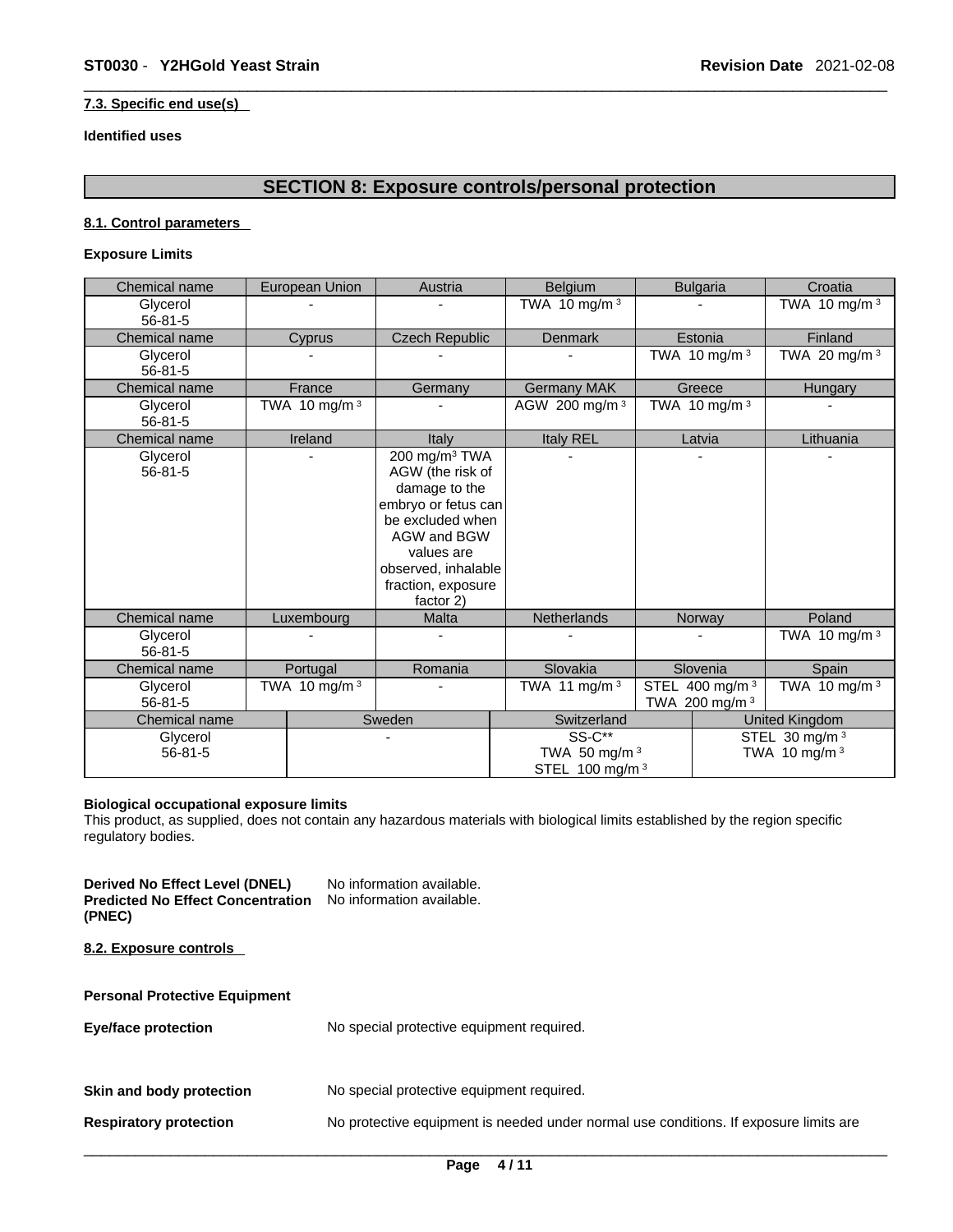exceeded or irritation is experienced, ventilation and evacuation may be required.

**General hygiene considerations** Handle in accordance with good industrial hygiene and safety practice.

**Environmental exposure controls** No information available.

## **SECTION 9: Physical and chemical properties**

| 9.1. Information on basic physical and chemical properties |        |  |
|------------------------------------------------------------|--------|--|
| <b>Physical state</b>                                      | himi I |  |

| <b>ΓΙΙγ</b> οιυαι <b>οιαι</b> σ | Liyuiu                   |  |
|---------------------------------|--------------------------|--|
| Appearance                      | Slurry                   |  |
| Color                           | No information available |  |
| Odor                            | Slight.                  |  |
| <b>Odor Threshold</b>           | No information available |  |
|                                 |                          |  |

| Property                          | Values                   | Remarks • Method         |
|-----------------------------------|--------------------------|--------------------------|
| Melting point / freezing point    | No data available        | None known               |
| Boiling point/boiling range (°C)  | No data available        | None known               |
| Flammability (solid, gas)         | No data available        | None known               |
| <b>Flammability Limit in Air</b>  |                          | None known               |
| <b>Upper flammability limit:</b>  | No data available        |                          |
| Lower flammability limit:         | No data available        |                          |
| Flash point                       | No data available        | Open cup                 |
| <b>Autoignition temperature</b>   | 392.8 $^{\circ}$ C       | None known               |
| <b>Decomposition temperature</b>  |                          | None known               |
| рH                                |                          | None known               |
| pH (as aqueous solution)          | No data available        | No information available |
| Kinematic viscosity               | No data available        | None known               |
| Dynamic Viscosity                 | No data available        | None known               |
| Water solubility                  | No data available        | None known               |
| Solubility in other solvents      | No data available        | None known               |
| <b>Partition coefficient</b>      | No data available        | None known               |
| Vapor pressure                    | No data available        | None known               |
| <b>Relative density</b>           |                          | None known               |
| <b>Bulk Density</b>               | No data available        |                          |
| <b>Liquid Density</b>             | No data available        |                          |
| Vapor density                     | No data available        | None known               |
| <b>Particle characteristics</b>   |                          |                          |
| <b>Particle Size</b>              | No information available |                          |
| <b>Particle Size Distribution</b> | No information available |                          |
|                                   |                          |                          |

## **Melting point / freezing point** No data available None known **None known None known None known PH (assumed A (a)** No information available **Kingmandata Available View None known Die Case Access None known Solution Science Science Available Available Views Solution Solution Solution Solution Solution Solution Solution Solution Solution Solution Solution Solution Solution Solution Solution Solution Solution Solution Solution Solution Solution Solution Solution Solution Solut** re Partition <mark>None known</mark><br>Partitional School and None known

**Remarks • Method** 

#### **9.2. Other information**

*9.2.1. Information with regard to physical hazard classes* Not applicable

*9.2.2. Other safety characteristics* No information available

### **SECTION 10: Stability and reactivity**

#### **10.1. Reactivity**

**Reactivity No information available.** 

#### **10.2. Chemical stability**

**Stability** Stable under normal conditions.

#### **Explosion Data**

**Sensitivity to mechanical impact** None.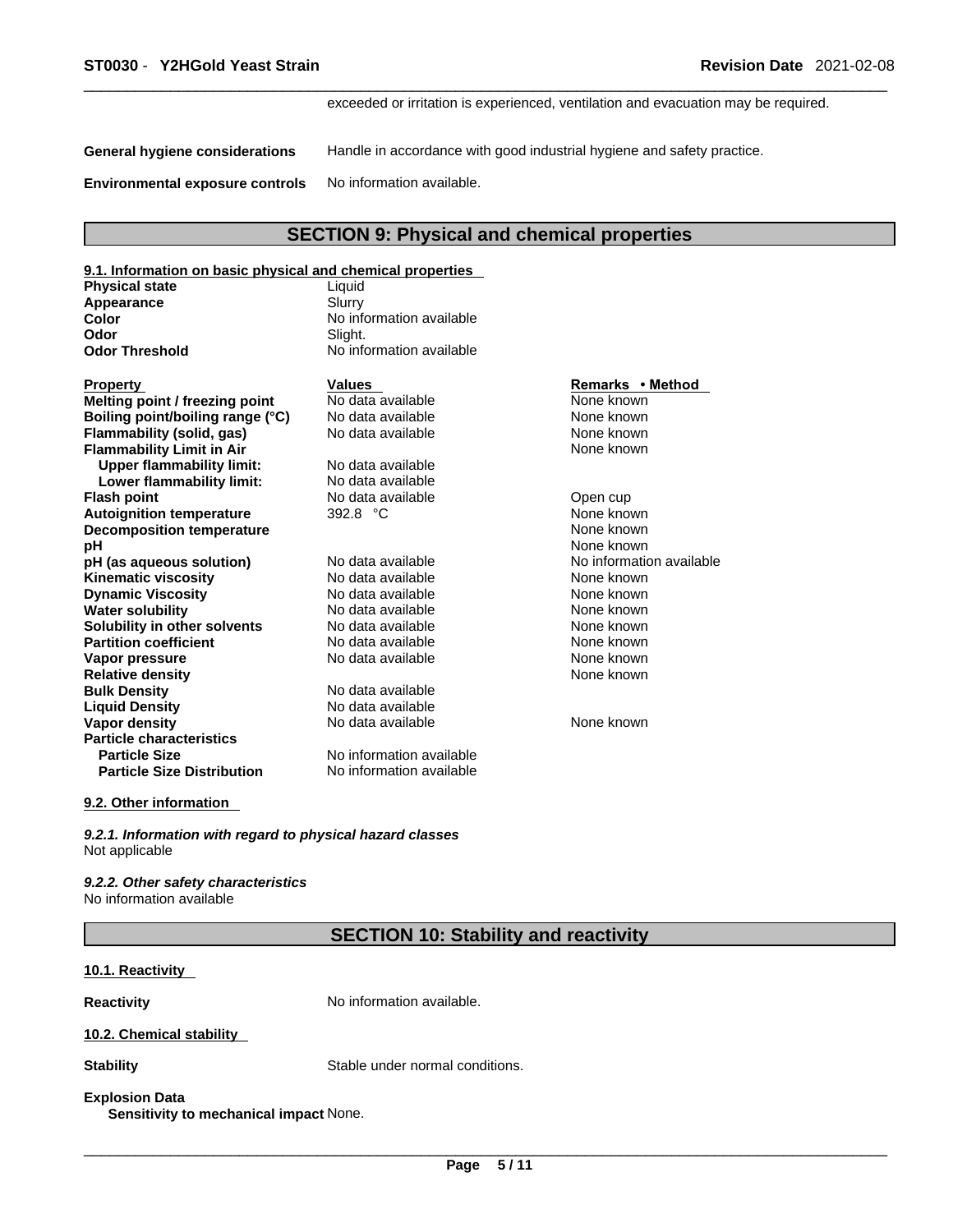**Sensitivity to static discharge** None.

#### **10.3. Possibility of hazardous reactions**

**Possibility of hazardous reactions** None under normal processing.

**10.4. Conditions to avoid** 

**Conditions to avoid** None known based on information supplied.

**10.5. Incompatible materials**

**Incompatible materials** None known based on information supplied.

**10.6. Hazardous decomposition products** 

**Hazardous Decomposition Products** None known based on information supplied.

#### **SECTION 11: Toxicological information**

**11.1. Information on hazard classes as defined in Regulation (EC) No 1272/2008**

**Information on likely routes of exposure**

**Product Information**

| <b>Inhalation</b>   | Specific test data for the substance or mixture is not available. |
|---------------------|-------------------------------------------------------------------|
| Eye contact         | Specific test data for the substance or mixture is not available. |
| <b>Skin contact</b> | Specific test data for the substance or mixture is not available. |
| Ingestion           | Specific test data for the substance or mixture is not available. |
|                     |                                                                   |

**<u>Symptoms related to the physical, chemical and toxicological characteristics</u>** 

**Symptoms** No information available.

**Numerical measures of toxicity**

**Acute toxicity** 

**The following values are calculated based on chapter 3.1 of the GHS document**

| ATEmix (oral)                        | 49,245.60 mg/kg |
|--------------------------------------|-----------------|
| <b>ATEmix (dermal)</b>               | 40,040.00 mg/kg |
| <b>ATEmix (inhalation-dust/mist)</b> | 11.0108 mg/l    |

#### **Component Information**

| Chemical<br>name     | Oral LD50                    | Dermal LD50         | $\sim$ $\sim$ $\sim$<br>Inhalation<br>LU50 |
|----------------------|------------------------------|---------------------|--------------------------------------------|
| -<br><b>Jivcerol</b> | 10000<br>Rat<br>ma/ka<br>∠∪∪ | Rabbit<br>a/ka<br>ັ | Rat<br>$\rightarrow$ $\rightarrow$<br>ma/L |

#### **Delayed and immediate effects as well as chronic effects from short and long-term exposure**

**Skin corrosion/irritation** No information available.

**Serious eye damage/eye irritation** No information available.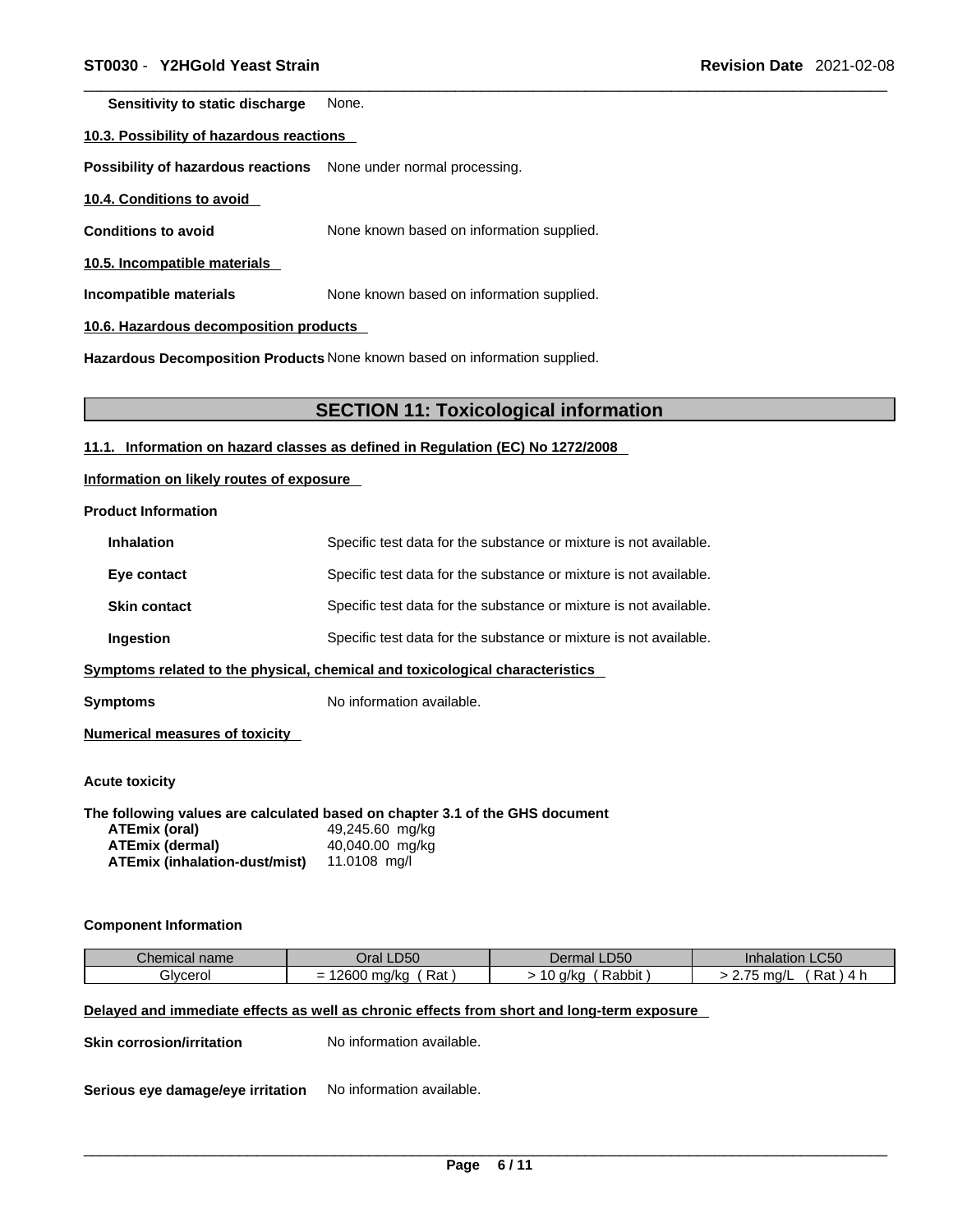| Respiratory or skin sensitization       | No information available. |  |  |
|-----------------------------------------|---------------------------|--|--|
|                                         |                           |  |  |
| <b>Germ cell mutagenicity</b>           | No information available. |  |  |
|                                         |                           |  |  |
| Carcinogenicity                         | No information available. |  |  |
|                                         |                           |  |  |
|                                         |                           |  |  |
| <b>Reproductive toxicity</b>            | No information available. |  |  |
|                                         |                           |  |  |
|                                         |                           |  |  |
| <b>STOT - single exposure</b>           | No information available. |  |  |
|                                         |                           |  |  |
| <b>STOT - repeated exposure</b>         | No information available. |  |  |
|                                         |                           |  |  |
| <b>Aspiration hazard</b>                | No information available. |  |  |
|                                         |                           |  |  |
| 11.2. Information on other hazards      |                           |  |  |
| 11.2.1. Endocrine disrupting properties |                           |  |  |
| <b>Endocrine disrupting properties</b>  | No information available. |  |  |
|                                         |                           |  |  |
| 11.2.2. Other information               |                           |  |  |
|                                         |                           |  |  |
| Other adverse effects                   | No information available. |  |  |

## **SECTION 12: Ecological information**

#### **12.1. Toxicity**

#### **Ecotoxicity**

**Unknown aquatic toxicity** Contains 0.363 % of components with unknown hazards to the aquatic environment.

| Chemical name | Algae/aquatic plants | Fish                | Toxicity to    | Crustacea |
|---------------|----------------------|---------------------|----------------|-----------|
|               |                      |                     | microorganisms |           |
| Glycerol      |                      | 51 - 57: 96 h       |                |           |
|               |                      | Oncorhynchus mykiss |                |           |
|               |                      | mL/L LC50 static    |                |           |

#### **12.2. Persistence and degradability**

**Persistence and degradability** No information available.

**12.3. Bioaccumulative potential**

**Bioaccumulation** There is no data for this product.

#### **Component Information**

| $h \wedge w$<br>$   -$<br>Unemical name | $\overline{\phantom{a}}$<br>.<br><b>coefficient</b><br>artition |
|-----------------------------------------|-----------------------------------------------------------------|
| alvcerol                                | $\rightarrow$<br>.                                              |

#### **12.4. Mobility in soil**

**Mobility in soil** No information available.

### **12.5. Results of PBT and vPvB assessment**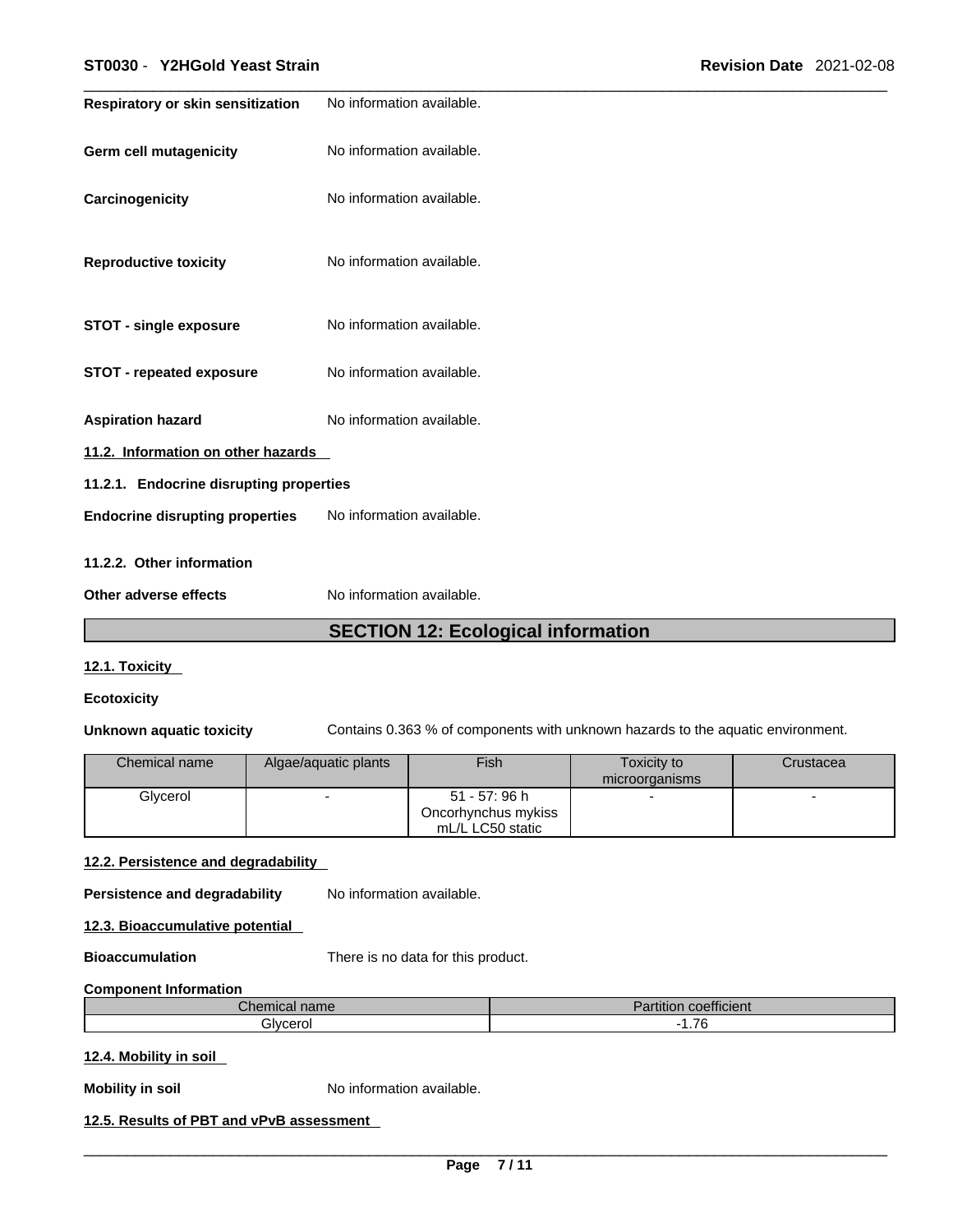**PBT** and **vPvB** assessment No information available.

#### **12.6. Endocrine disrupting properties**

**Endocrine disrupting properties** No information available.

#### **12.7. Other adverse effects**

No information available.

## **SECTION 13: Disposal considerations**

#### **13.1. Waste treatment methods**

| Waste from residues/unused | Dispose of in accordance with local regulations. Dispose of waste in accordance with |
|----------------------------|--------------------------------------------------------------------------------------|
| products                   | environmental legislation.                                                           |
|                            |                                                                                      |

**Contaminated packaging** Do not reuse empty containers.

## **SECTION 14: Transport information**

## $\frac{IA}{14}$

|                                                                                                                                                                                                                                                                                                               | SECTION 14: Transport in                                                                                                          |
|---------------------------------------------------------------------------------------------------------------------------------------------------------------------------------------------------------------------------------------------------------------------------------------------------------------|-----------------------------------------------------------------------------------------------------------------------------------|
| <b>IATA</b><br>14.1 UN number or ID number<br>14.2 UN proper shipping name<br>14.3 Transport hazard class(es)<br>14.4 Packing group<br>14.5 Environmental hazards<br>14.6 Special precautions for user<br><b>Special Provisions</b>                                                                           | Not regulated<br>No information available<br>Not regulated<br>Not regulated<br>Not applicable<br>None                             |
| <b>IMDG</b><br>14.1 UN number or ID number<br>14.2 UN proper shipping name<br>14.3 Transport hazard class(es)<br>14.4 Packing group<br><b>14.5 Environmental hazards</b><br>14.6 Special precautions for user<br><b>Special Provisions</b><br>14.7 Maritime transport in bulk<br>according to IMO instruments | Not regulated<br>No information available<br>Not regulated<br>Not regulated<br>Not applicable<br>None<br>No information available |
| <b>RID</b><br>14.1 UN number or ID number<br>14.2 UN proper shipping name<br>14.3 Transport hazard class(es)<br>14.4 Packing group<br>14.5 Environmental hazards<br>14.6 Special precautions for user<br><b>Special Provisions</b>                                                                            | Not regulated<br>No information available<br>Not regulated<br>Not regulated<br>Not applicable<br>None                             |
| ADR<br>14.1 UN number or ID number<br>14.2 UN proper shipping name<br>14.3 Transport hazard class(es)<br>14.4 Packing group<br>14.5 Environmental hazards<br>14.6 Special precautions for user<br><b>Special Provisions</b>                                                                                   | Not regulated<br>No information available<br>Not regulated<br>Not regulated<br>Not applicable<br>None                             |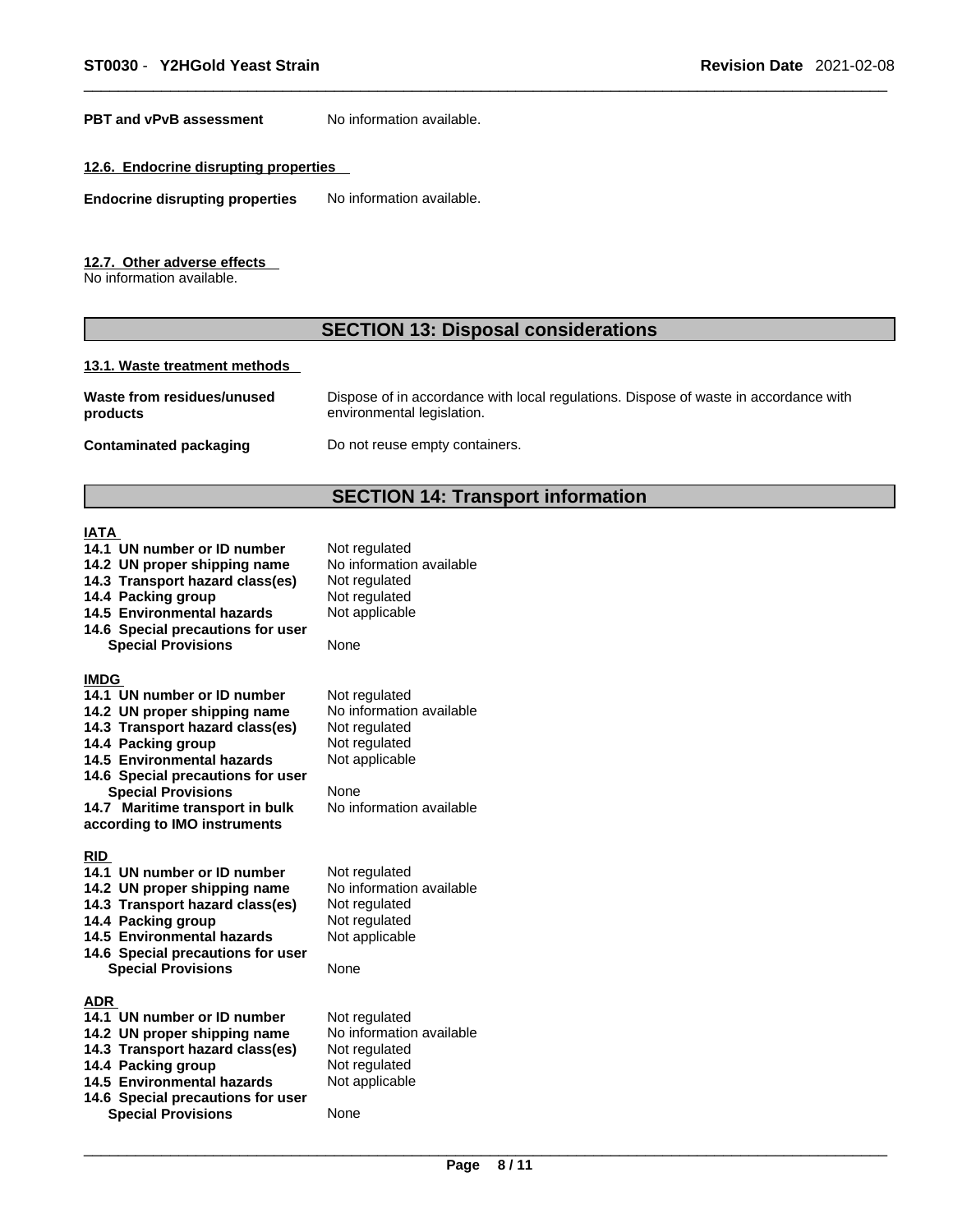### **SECTION 15: Regulatory information**

**15.1. Safety, health and environmental regulations/legislation specific for the substance or mixture**

#### **European Union**

Take note of Directive 98/24/EC on the protection of the health and safety of workers from the risks related to chemical agents at work.

#### **Authorizations and/or restrictions on use:**

This product does not contain substances subject to authorization (Regulation (EC) No. 1907/2006 (REACH), Annex XIV) This product does not contain substances subject to restriction (Regulation (EC) No. 1907/2006 (REACH), Annex XVII)

**Persistent Organic Pollutants** Not applicable

**Ozone-depleting substances (ODS) regulation (EC) 1005/2009** Not applicable

# **International Inventories**

| TSCA                 |  |
|----------------------|--|
| <b>DSL/NDSL</b>      |  |
| <b>EINECS/ELINCS</b> |  |
| <b>ENCS</b>          |  |
| <b>IECSC</b>         |  |
| KECL                 |  |
| <b>PICCS</b>         |  |
| AICS                 |  |
|                      |  |

 **Legend:** 

 **TSCA** - United States Toxic Substances Control Act Section 8(b) Inventory  **DSL/NDSL** - Canadian Domestic Substances List/Non-Domestic Substances List

 **EINECS/ELINCS** - European Inventory of Existing Chemical Substances/European List of Notified Chemical Substances

 **ENCS** - Japan Existing and New Chemical Substances

 **IECSC** - China Inventory of Existing Chemical Substances

 **KECL** - Korean Existing and Evaluated Chemical Substances

 **PICCS** - Philippines Inventory of Chemicals and Chemical Substances

 **AICS** - Australian Inventory of Chemical Substances

#### **15.2. Chemical safety assessment**

**Chemical Safety Assessment** No information available

## **SECTION 16: Other information**

#### **Key or legend to abbreviations and acronyms used in the safety data sheet**

**Legend** 

SVHC: Substances of Very High Concern for Authorization:

### **Legend Section 8: EXPOSURE CONTROLS/PERSONAL PROTECTION**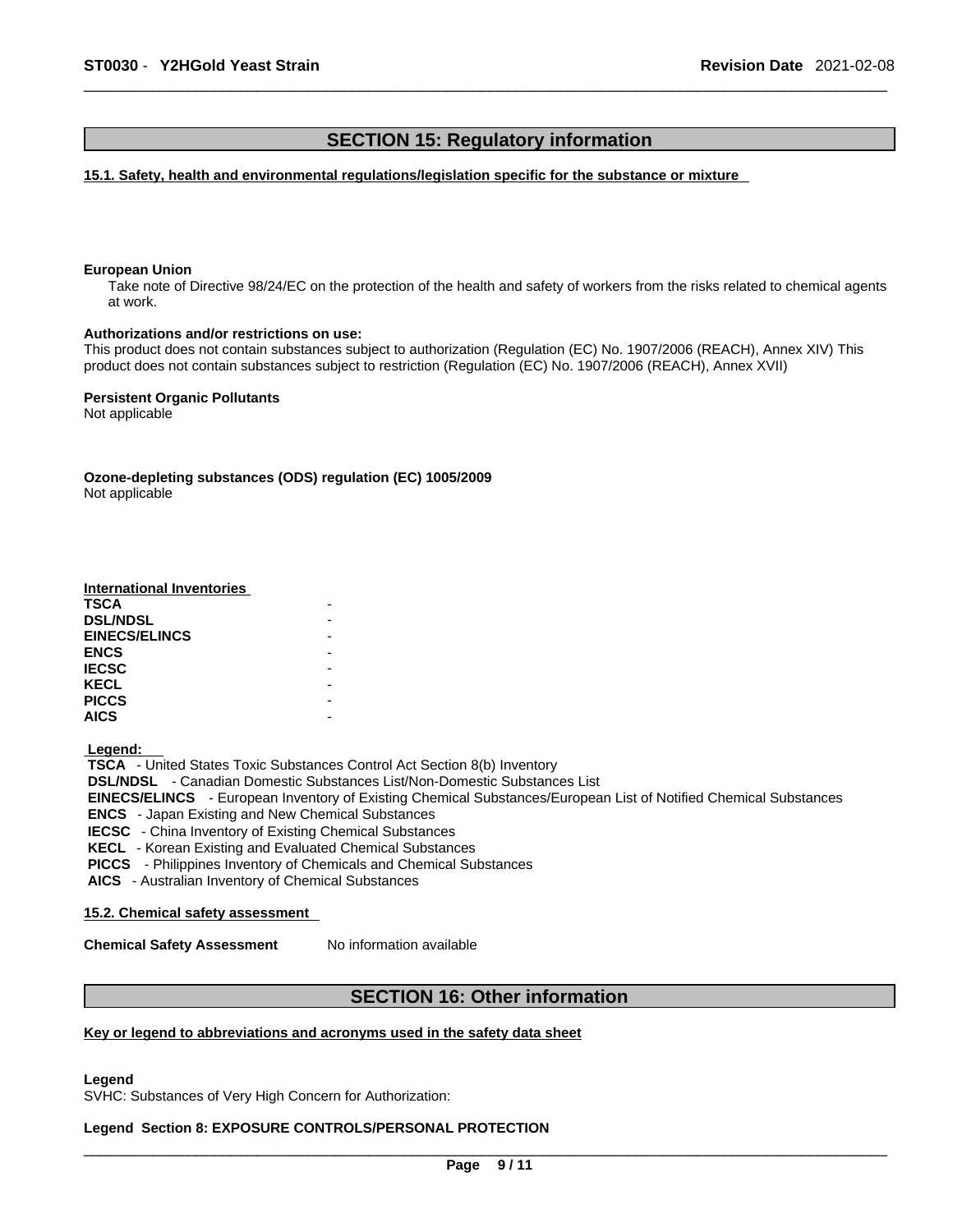| <b>TWA</b> | Time weighted average     | STEL | Short term exposure limit |
|------------|---------------------------|------|---------------------------|
| Ceiling    | Maximum limit value       |      | Skin designation          |
| $***$      | <b>Hazard Designation</b> |      | Sensitizers               |

| Classification procedure                                        |                    |  |
|-----------------------------------------------------------------|--------------------|--|
| Classification according to Regulation (EC) No. 1272/2008 [CLP] | Method Used        |  |
| Acute oral toxicity                                             | Calculation method |  |
| Acute dermal toxicity                                           | Calculation method |  |
| Acute inhalation toxicity - gas                                 | Calculation method |  |
| Acute inhalation toxicity - vapor                               | Calculation method |  |
| Acute inhalation toxicity - dust/mist                           | Calculation method |  |
| Skin corrosion/irritation                                       | Calculation method |  |
| Serious eye damage/eye irritation                               | Calculation method |  |
| Respiratory sensitization                                       | Calculation method |  |
| Skin sensitization                                              | Calculation method |  |
| Mutagenicity                                                    | Calculation method |  |
| Carcinogenicity                                                 | Calculation method |  |
| Reproductive toxicity                                           | Calculation method |  |
| STOT - single exposure                                          | Calculation method |  |
| STOT - repeated exposure                                        | Calculation method |  |
| Acute aquatic toxicity                                          | Calculation method |  |
| Chronic aquatic toxicity                                        | Calculation method |  |
| Aspiration hazard                                               | Calculation method |  |
| Ozone                                                           | Calculation method |  |

#### **Key literature references and sources for data used to compile the SDS**

Agency for Toxic Substances and Disease Registry (ATSDR) U.S. Environmental Protection Agency ChemView Database European Food Safety Authority (EFSA) EPA (Environmental Protection Agency) Acute Exposure Guideline Level(s) (AEGL(s)) U.S. Environmental Protection Agency Federal Insecticide, Fungicide, and Rodenticide Act U.S. Environmental Protection Agency High Production Volume Chemicals Food Research Journal Hazardous Substance Database International Uniform Chemical Information Database (IUCLID) Japan GHS Classification Australia National Industrial Chemicals Notification and Assessment Scheme (NICNAS) NIOSH (National Institute for Occupational Safety and Health) National Library of Medicine's ChemID Plus (NLM CIP) National Library of Medicine's PubMed database (NLM PUBMED) National Toxicology Program (NTP) New Zealand's Chemical Classification and Information Database (CCID) Organization for Economic Co-operation and Development Environment, Health, and Safety Publications Organization for Economic Co-operation and Development High Production Volume Chemicals Program Organization for Economic Co-operation and Development Screening Information Data Set World Health Organization

#### **Revision Date** 2021-02-08

#### **This safety data sheet complies with the requirements of Regulation (EC) No. 1907/2006**

#### **Disclaimer**

The information provided in this Safety Data Sheet is correct to the best of our knowledge, information and belief at the date of its publication. The information given is designed only as a guidance for safe handling, use, processing, storage, transportation, disposal and release and is not to be considered a warranty or quality specification. The information relates only to the specific material designated and may not be valid for such material used in combination with any other materials or in any process, unless specified in the text.

#### **Notice to Purchaser:**

Our products are to be used for research purposes only. They may not be used for any other purpose, including, but not limited to, use in drugs, in vitro diagnostic purposes, therapeutics, or in humans. Our products may not be transferred to third parties, resold, modified for resale, or used to manufacture commercial products or to provide a service to third parties without our prior written